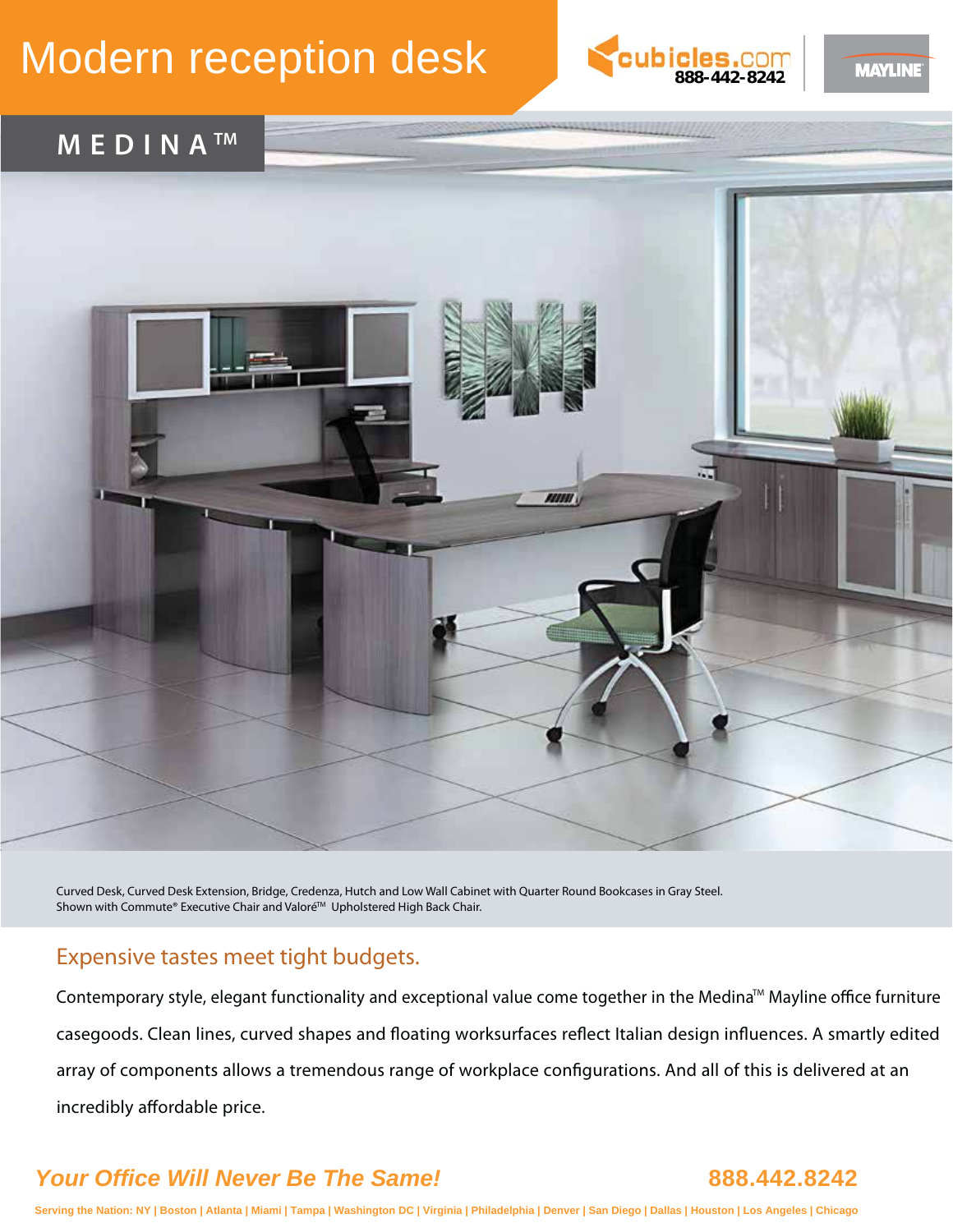



Curved Desk, Curved Desk Return with Pedestal, Curved Extension, Low Wall Cabinet and Hutch in Mocha.

Shown with Commute® Executive Chair and Valoré™ Upholstered High Back Chair.



Straight-Front Desk, Non-Handed Straight Return, Mobile Pedestal, Storage Cabinet, Glass Display Cabinet and Hutch in Textured Sea Salt. Shown with Gist™ Task Chair.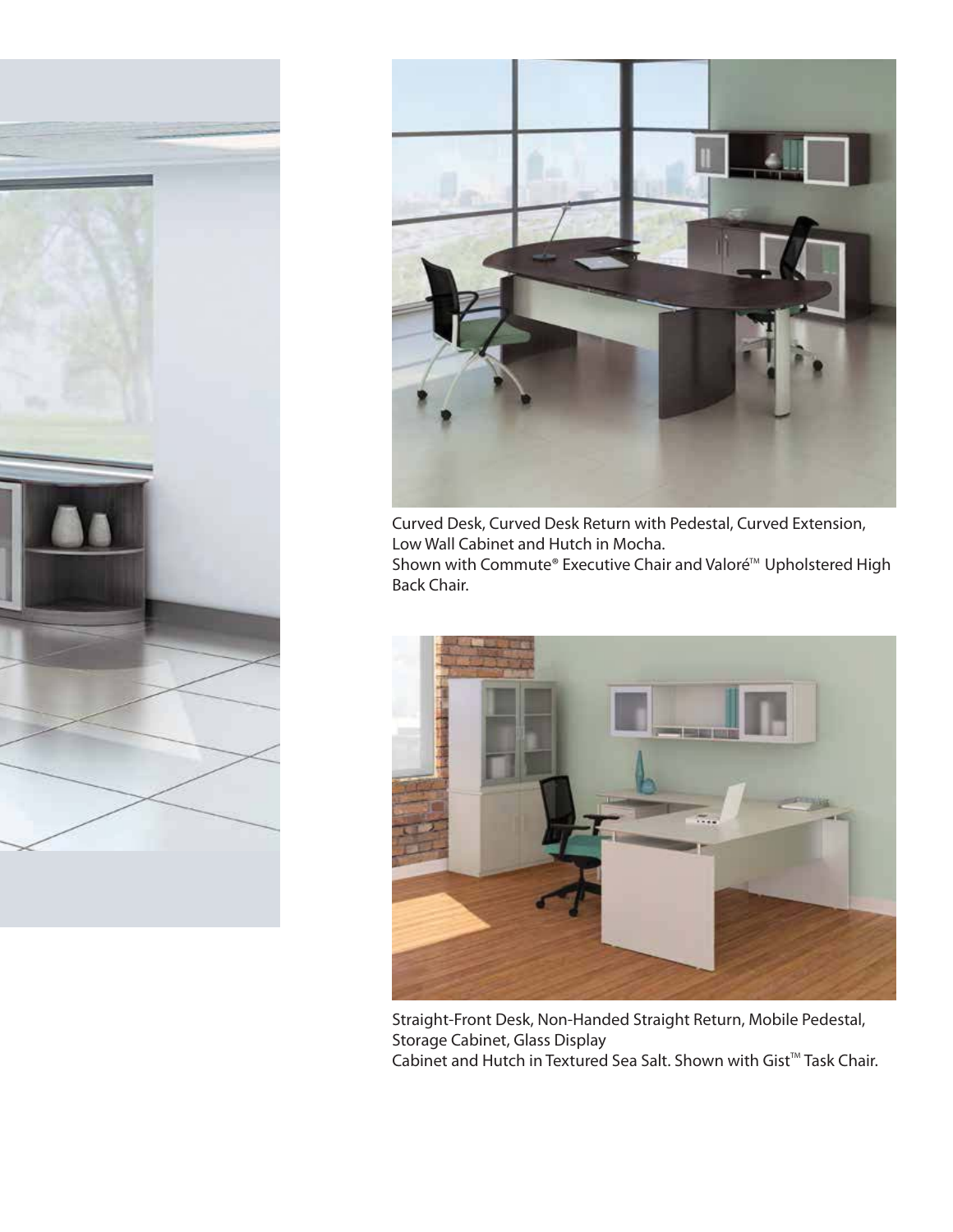![](_page_2_Picture_0.jpeg)

Conference Table, Low Wall Cabinet, Presentation Board, Quarter Round Bookcases and 5 shelf Bookcase in Gray Steel. Shown with Commute® Multi-Purpose Chairs.

## Bringing more to the table.

Medina offers plenty of opportunity for interaction and engagement with conference tables ranging in size from 8 to 14 feet as well as a 48" round conference table. All can be equipped with power and data outlets to further enhance connection. Five standard finishes ensure a beautiful collaboration with other Mayline furniture and complement most any decor.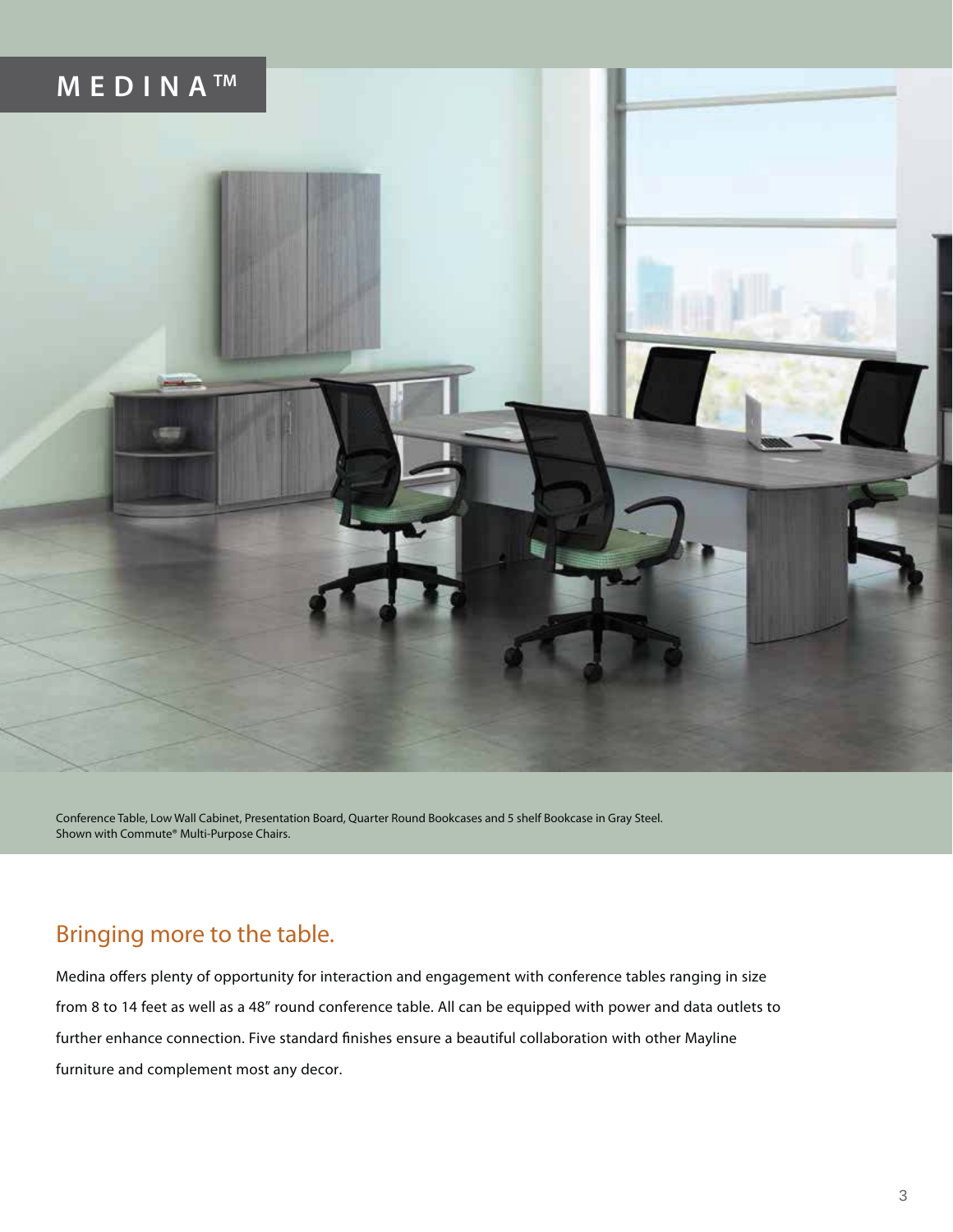![](_page_3_Picture_0.jpeg)

![](_page_3_Picture_1.jpeg)

Round Conference Table in Mocha. Shown with Mercado™ Wood Series VSC11A Guest Chair.

![](_page_3_Picture_3.jpeg)

Contemporary reception desk, Return, Storage Cabinet, Glass Display Cabinet and Lateral File in Textured Brown Sugar.

![](_page_3_Picture_5.jpeg)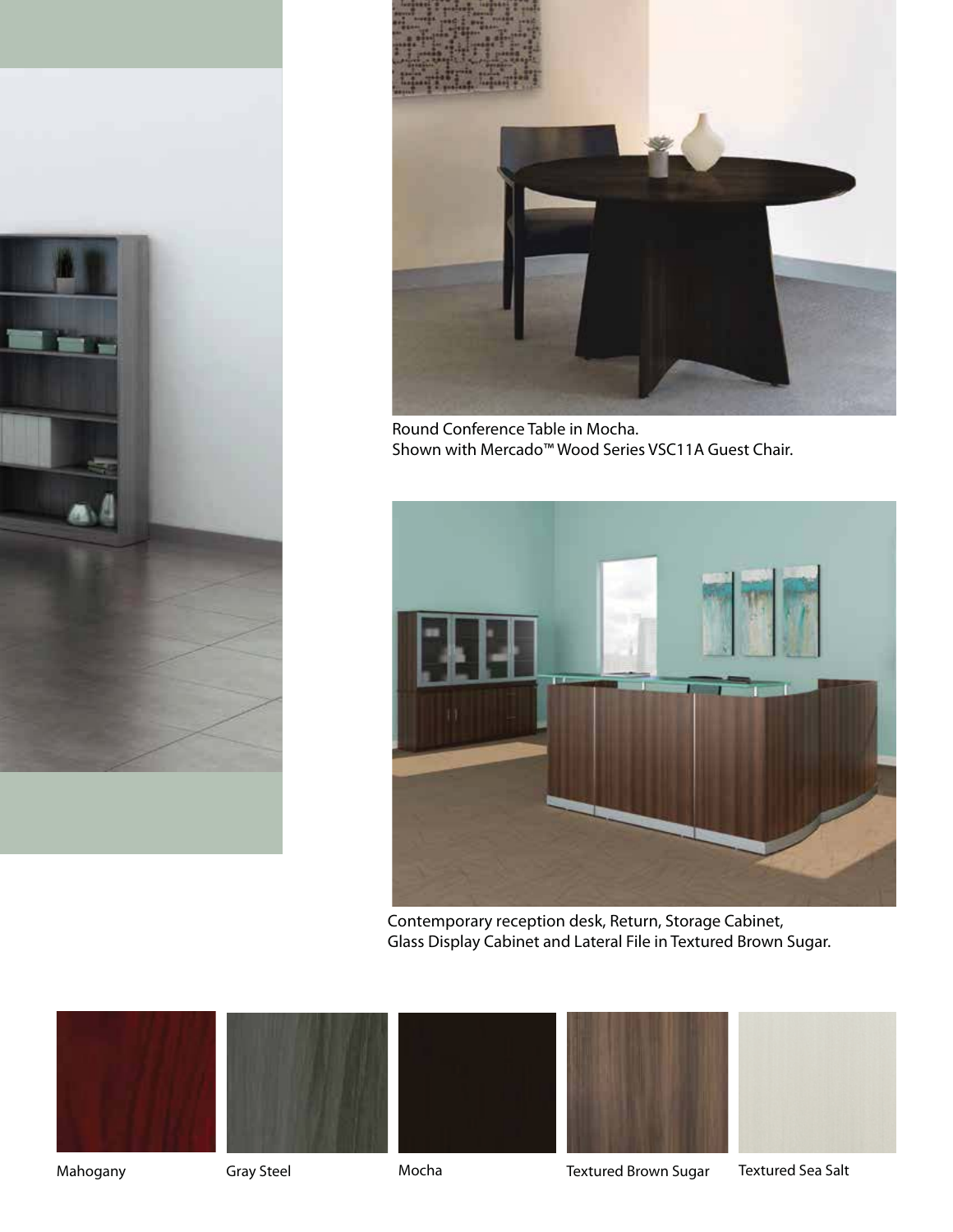## **OPTIONS**

## Power up.

A variety of power outlet/data jack combinations can be easily field-installed into all laminate and veneer desks and conference table tops. Eight grommet styles enable a custom solution.

### SURFACEMOUNT OPTIONS :

![](_page_4_Picture_4.jpeg)

![](_page_4_Picture_5.jpeg)

![](_page_4_Picture_6.jpeg)

![](_page_4_Picture_7.jpeg)

350190 Power and Data Module

![](_page_4_Picture_9.jpeg)

PM20 Power Module PM22 Power and Data Module with 2 Power/2 Data Outlets

![](_page_4_Picture_13.jpeg)

PM 44 Double-Sided Power and Data Module

![](_page_4_Picture_15.jpeg)

PMR30 Power Module with 3 Outlets

![](_page_4_Picture_17.jpeg)

PMR22 Power and Data Module with 2 Power/ 2 Data Outlets

### GROMMET OPTIONS :

![](_page_4_Picture_20.jpeg)

GMT1 Surface Grommet

![](_page_4_Picture_22.jpeg)

REALS276 Surface Grommet GMT2 Surface Grommet F740 Surface Grommet

![](_page_4_Picture_24.jpeg)

GMT2 Surface Grommet

![](_page_4_Picture_26.jpeg)

![](_page_4_Picture_28.jpeg)

REALS100 Surface Grommet

![](_page_4_Picture_31.jpeg)

![](_page_4_Picture_33.jpeg)

REALS099 Surface Grommet REALS277 End Panel Grommet